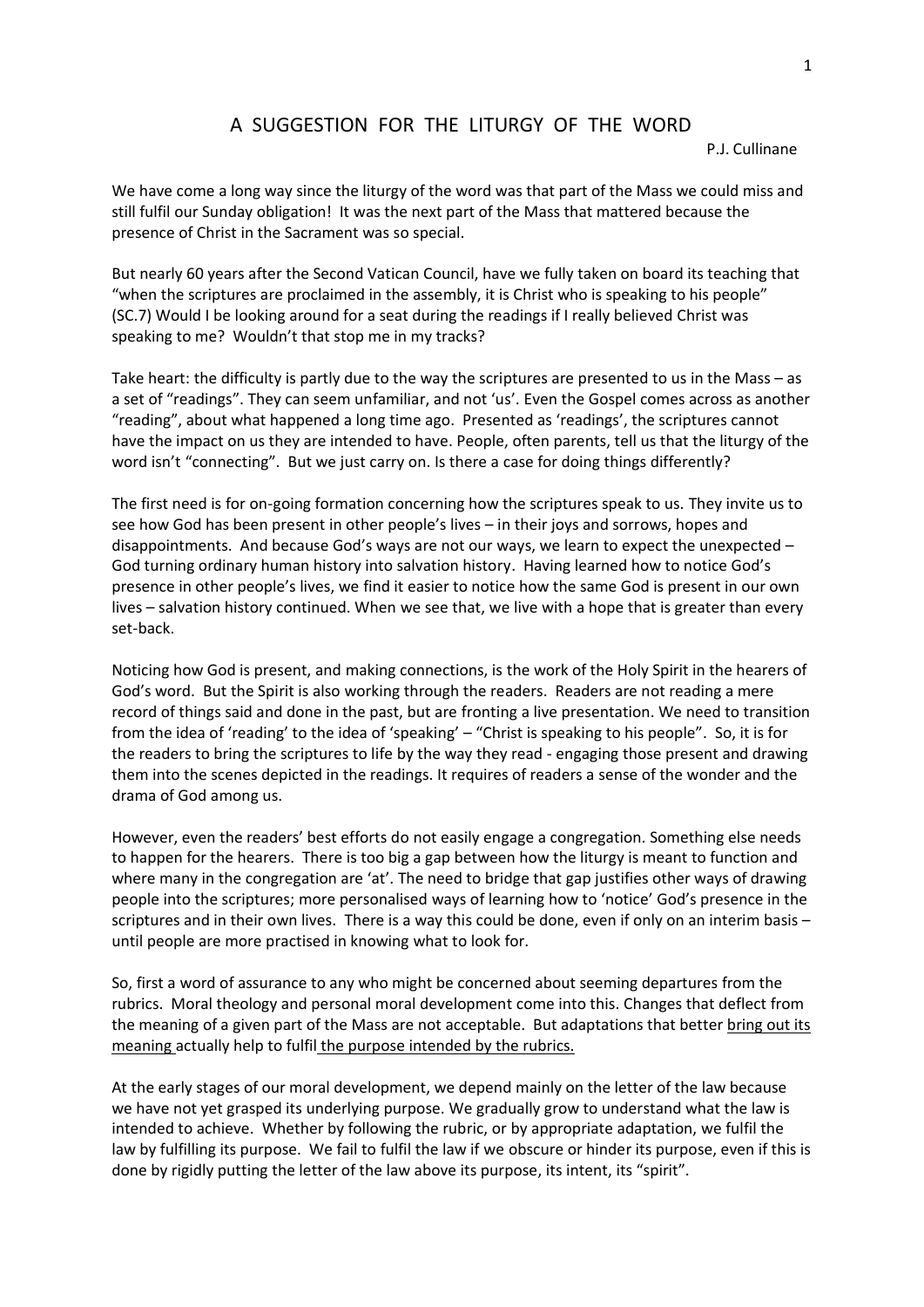As for due reverence, there are, of course, different kinds of reverence: eg the reverence proper at a grave-side; the reverence proper to adoration of the Blessed Sacrament, etc. The kind of reverence proper to liturgy is that which deepens the more we become alive to Christ's real presence – in the congregation ("where two or three are gathered…"); in the word (where "Christ is speaking to his people" - present tense); in the ministry of those ordained to act in the name of Christ*;* and especially in the Sacrament (Second Vatican Council, SC. 7). These different manifestations of Christ's real presence invite different ways of responding. The appropriate way of responding is the appropriate way of being reverent.

With these assurances, we can now turn to how we might enable the liturgy of the word to more effectively achieve its purpose.

We encounter Christ in both word and sacrament. There is a paradigm for this in St Luke's Easter story about the two disciples "on the road" who were "talking about all that had happened" and were down-hearted, (Lk 24:13-35). Then Jesus "drew near" – his presence was real, but seeing him was different now: "something prevented them from recognizing him". Then "He explained the meaning of the scriptures to them." Later, they would say "were not our hearts burning within us as He talked to us on the road". But that was after their encounter had deepened: "their eyes were opened and they recognised him…. in the breaking of the bread". St Luke is telling us that, through word and sacrament, they discovered He was alive and present to them. That is the discovery his disciples today need to make.

Our celebrations of Eucharist bring together word and sacrament: "… as once for his disciples, so now for us, He opens the scriptures and breaks the bread" (Eucharistic Prayer, Various Needs, 4 ). So how can we make our liturgy of the word more like the discussion on the road in which He drew near and explained, and they knew He was there with them? Somehow, the bigger the congregation the less it feels like that! How can we make our celebrations of Eucharist more like the experience on the road to Emmaus?

In a post-covid world/Church - and with much-needed liturgy formation – we could slightly re-format the liturgy of the word. After a short penitential rite and opening prayer to give unity to the gathering, the congregation could turn - with minimal noise and movement – to those around them, (preferably on chairs facing in towards each other) where the scriptures for the day would be quietly and carefully read, prayerfully listened to, reflected on, and applied to our present lives. After approx. 20 minutes, the small groups would form one group again for the "breaking of the bread", starting with the Creed. (The rubrics allow omission of the homily for a sufficiently good reason; the need being addressed here give us that reason. We still have readers: on these occasions the readers are many.)

Although this formatting of Sunday Mass is a very minor "change", some Catholics might find it too unfamiliar. It need not be done at every Mass, or It could be done on alternate Sundays. Importantly, this is *not* "discussion groups". it is the congregation *actively tuning in* to the scriptures: after the scripture is read, each individual has the opportunity to name a phrase or sentence that "spoke" to them. Further comments would be limited to what can be said in less than one minute so that everyone would spend six to ten times more listening than speaking. And when speaking, it is to name how we feel encouraged, or challenged, by the scriptures we have just now heard. Through our personal witness, the word is being echoed. Pauses for silence are OK! Initial awkwardness would gradually give way to ease.

Many parishes have parishioners who have skills in adult learning processes, group facilitation etc, who could further advise on how to prepare parishioners for this form of breaking open the word.